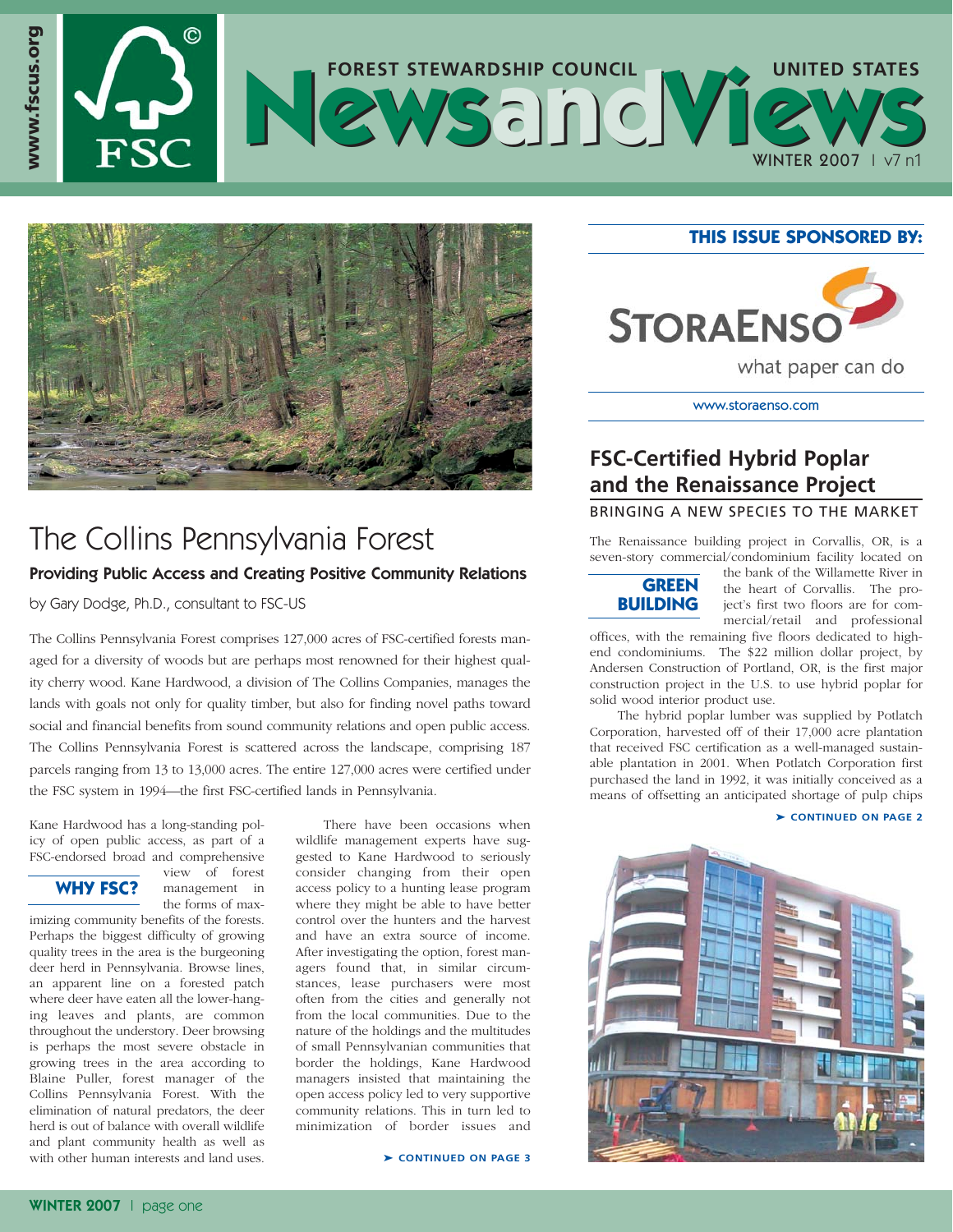# **FOREST STEWARDSHIP COUNCIL UNITED STATES NewsandViews**



**HYBRID POPLAR EXAMPLE FROM PAGE 1** 

for the pulp and paper manufacturing industry. However, as the plantation project developed, market conditions suggested the fiber would have higher value as solid wood and veneer products rather than pulp chips. To achieve the wood quality necessary to compete in the hardwood lumber and veneer markets, the company extended rotations to 10-12 years and began thinning and pruning the poplar stands to enhance growth and increase the volume of knot-free wood.

Consistent with the rigorous standards of FSC regarding the certification of plantations, the poplar operation is not involved in operational applications of genetically modified organisms (GMOs). The selective breeding processes employed at the plantation are much like those used for centuries by horticulturists and botanists around the world to improve varieties of various crops. Current operational plantings on the land reflect the mating of selected parents from different poplar species.

The first shipments of finger-jointed, end and edgeglued lumber arrived on the Renaissance project site this past December. The lumber supplied was made from low grade poplar culled from the prunings, thinnings, and deletions coming off the plantation as Potlatch prepared the land for high-grade sawlog production. Jake Eaton, the sales and marketing manager for the Potlatch poplar program, added that, "we have not yet harvested any of our pruned material that has grown the longer rotation. This material will begin coming off the farm in the next few years and at that time we will be supplying high grade molding stock to the industry. The lumber for this project was milled from trees that had not been pruned and had been essentially managed for pulp chips. The fact that this low grade lumber made such an attractive product gives us even more

#### ➤ **CONTINUED ON PAGE 4**



#### **PERSPECTIVES**



# FSC Certification and the Small Landowner

FSC-US recently took the opportunity to pose a number of questions to Mark Adams, the founder of the Cook County Sustainable Forestry Cooperative.

The co-op is based in Hovland, MN with member properties being in close proximity to the Boundary Waters Canoe Area. The co-op promotes sound, ecologically based forest management, local processing and sale of the products of its members' forests. The co-op helps members manage their forests and market their products based on Forest Stewardship Council (FSC) certification standards.

Mark has been a leader in working with Co-op members and other family forest owners in northern Minnesota to get their land certified under the FSC system.

#### **Q: Please tell us about your work.**

I have been living in northern Minnesota since the Edmund Fitzgerald sank in 1974 and operating Horse Forest Management as a business since 1978. I have had numerous contracts and positions with the Forest Service including bridge building, trail building, freighting—all within the Boundary Waters wilderness area. Also, I have worked in a number of positions as a wild land fire fighter, logging contractor, including sensitive areas and archaeological sites, tree planting, timber stand improvement and general construction. I have been a consultant for sustainable forestry, low impact logging, non timber forest products, low impact living and an instructor for horse logging, chainsaw safety, directional felling and primitive tools. I also studied forestry at Kent State, Ohio and Colorado State Universities.

#### **Q: Engaging small landowners has been a challenge for FSC and for all certification programs. Do you think this is a challenge because of standards or because of the forest products marketplace?**

In my experience, standards, as expressed in the FSC Principals and Criteria, are not the problem. In fact we use them as a recruitment tool. Auditing can be a burden, especially if Principle 7 and 8 (management plans and monitoring) are not followed closely. "Appropriate to scale" is a critical concept for the landowners I work with.

Market problems seem to fall into two categories. First, target the right market; organic, tree hugging, granola eating, skinny skiers own a lot of land. Pick the low hanging fruit first. Second, the big boys—private industry and state forestry—have been poisoning the well. They know that most standing inventory is tied up in private non-industrial forests and they want to get their hands on it. They offer 'free management plans' that consist primarily of a timber harvesting plans. Also, they perpetuate the myth that landowners who don't want an industrial scale timber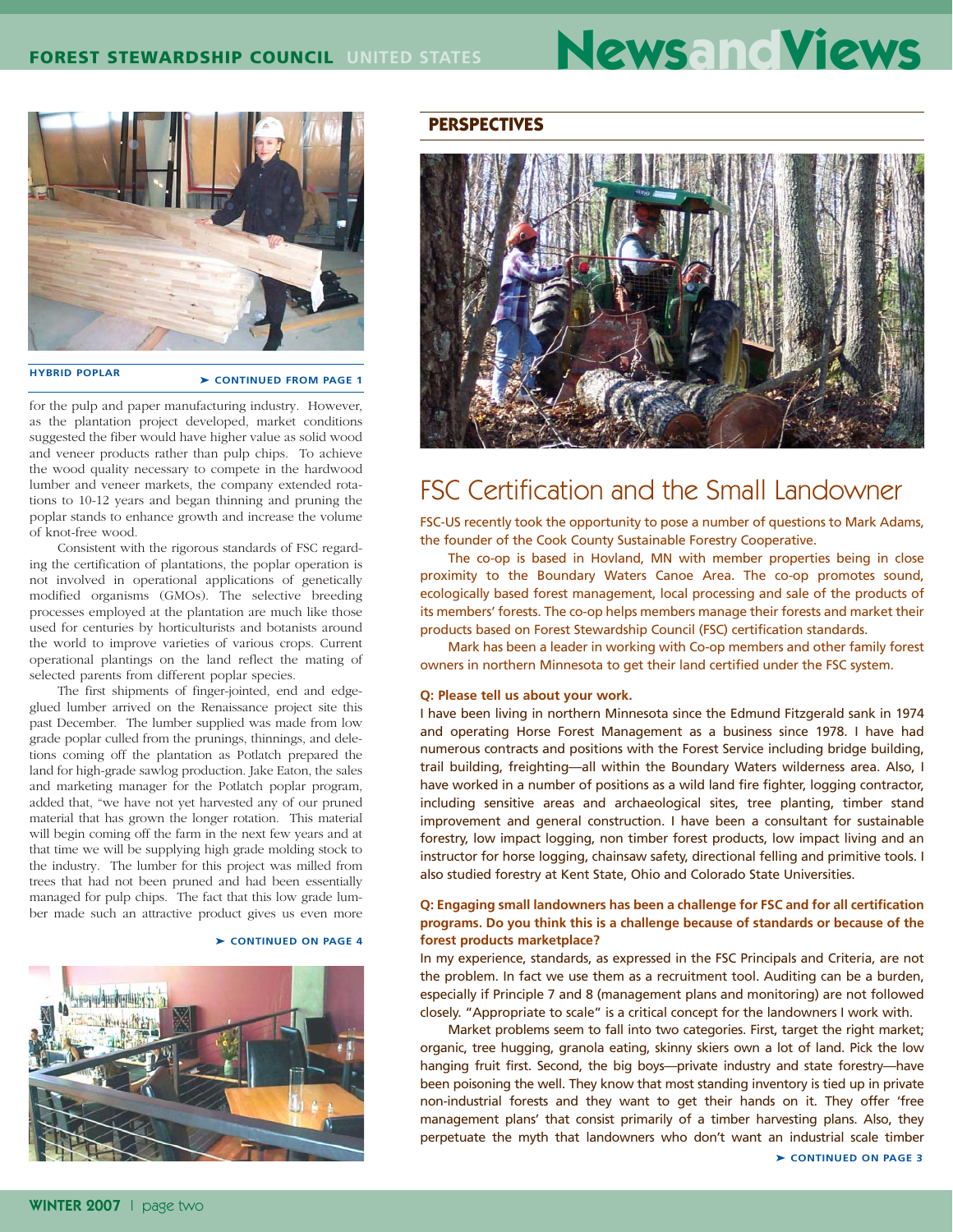# **FOREST STEWARDSHIP COUNCIL UNITED STATES NewsandViews**

#### **PERSPECTIVES** > CONTINUED FROM PAGE 2

harvest don't want to manage their land. We have found that our targeted market is very interested in managing for non-timber forest products and low impact short rotation multiple entry timber harvests. In a related issue, industry is lobbying for legislation that makes small scale traditional harvesting, no matter how good, impractical. Costs associated with management is also somewhat of a factor for engaging small forest owners.

#### **Q: FSC has tried to make it easier for small landowners to come into the FSC system. Has the Small and Low Intensity Managed Forest (Family Forest) program helped?**

To be honest, SLIMFs [known as the Family Forest Program in the U.S.] by that name has not trickled down out here in the hinterland. However, I think a SLIMFs program, scaled for very small operations and landowners, and if prominently offered would really help with recruiting and especially with retention. FSC Group Certification offered by the Community Forestry Resource Center has been a big help to us.

#### **Q: Do you feel that 1000 hectares is too large for defining family forests?**

In most cases, 1000 hectares or even 1000 acres represents a considerable financial investment. In that case it is probably perceived by the owner(s) to be primarily that—a financial investment, not unlike stocks or bonds. As such it should be managed for a financial return. This is not a large industrial forest and perhaps should get some kind of consideration as a small forest under FSC. However, this size of forest is most often going to be more land than one person can manage by themselves in the sense of physical work required. Satellite Imaging, GIS, GPS, and an accountant are all tax write offs at that scale. On the other hand 100 acres, or even 100 hectares can be walked around before breakfast. When you get down to 40 or 80 acres, you are looking at an investment that a factory worker, school teacher, or firefighter could aspire to. At that scale it could be managed by one person on weekends and during vacation. Sure it may be recreational, but that doesn't mean they don't want to manage it right and it doesn't mean they can't turn a profit. Especially if they manage for some non-timber forest products or a couple thousand board feet of lumber, add value on site, and market locally. This is the sort of thing green housing builders following LEED standards would fight over. On 1000 hectares you can most likely pull off a couple hundred cords of pulp a year and not make a dent in your growth. At that scale you might get a pulp contract with a mill. On 40 acres a truck load a year might be workable but you're not going to get a contract. If I walk into a bank with a deed for 1000 hectares and want to borrow the money to buy a skidder and a sawmill, no problem. Try that on 40 acres and it's a different story.

➤ **CONTINUED ON PAGE 4**

#### **COLLINS PENNSYLVANIA** ➤ **CONTINUED FROM PAGE 1**

The public access policy, something which is encouraged by FSC standards, is in effect year-round and is used by campers, hikers, and cross-country skiers as well as hunters.

increased community stewardship of the Collins Pennsylvania Forest. The monetary gains from leasing hunting rights would not compensate for the benefits derived from being a generous neighbor.

The public access policy, something which is encouraged by FSC standards, is in effect year-round and is used by campers, hikers, and cross-country skiers as well as hunters. The Collins Pennsylvania Forest is even more liberal in public use than are the adjacent public lands. There is never any charge, maps are provided, gates are open (unless closed for sensitive resource protection), and Kane Hardwood even accommodates personal requests, if a party wants access to camp in a remote location or to provide habitat enhancement. In addition, regarding liability of allowing public access, the agreement between the state and Kane Hardwood is subject to the Pennsylvania Landowner Liability Act. This act relieves the landowners from any liability for users when they allow public recreation on their land with no charge.

Of course open access has its risks—in the forms of individuals who choose to drive ATVs and motorcycles off-road on the private land, grow marijuana, and steal timber, among other things. This is where Kane's relationship with the state of Pennsylvania and public users is integral to management. Pennsylvania operates a program called the Forest Game Cooperator Program, where private landowners are encouraged to provide access to hunters in return for observation

of the property. The state then provides signs for the property, and the PA Game Commission patrols the property to look for illegal tree harvest, use of closed roads, and resource damage in the form of vandalism, off-road vehicle use, and illegal dumping. The increased enforcement is fundamental to the successful management of the forest in the form of resource protection.

Benefits of open access are not limited to increased participation by the state; most of the public users are outwardly grateful for access and readily participate in stewardship of the lands by being extra sets of eyes and ears on the property. In addition to their tracking of the above abuses, they also provide information back to forest managers on forest conditions (e.g. blow downs) and road conditions (e.g. culvert plugs). By maximizing community benefits of the forest in terms of hunting, camping, and road use, the Collins Pennsylvania Forest reaps management benefits to accompany the flow of thank you letters that their neighbors send them.